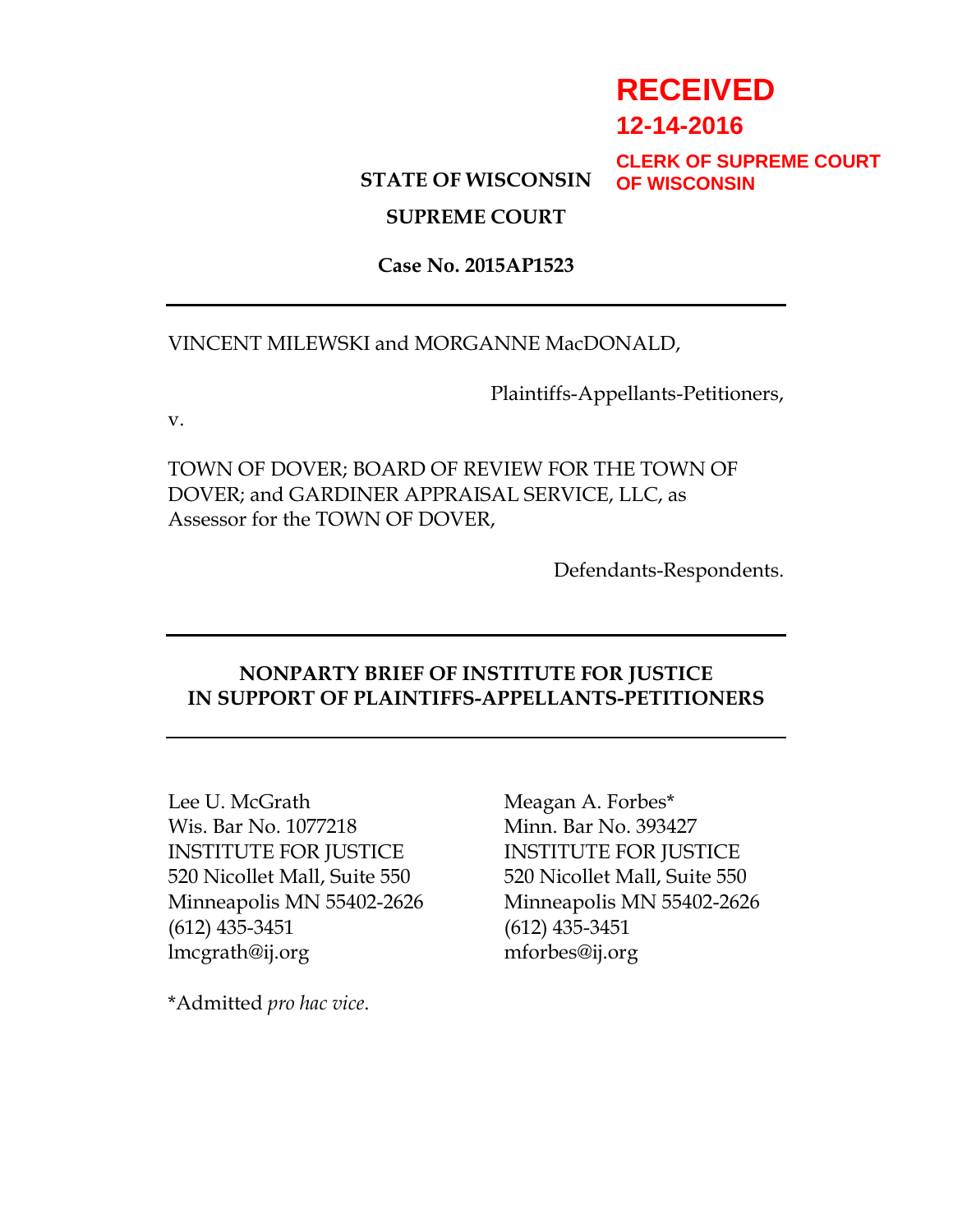# **TABLE OF CONTENTS**

| Ι.   |                                                                                                            | Government Entry Into the Home to Conduct a Tax<br>Assessment Is a Search Within the Meaning of the |  |
|------|------------------------------------------------------------------------------------------------------------|-----------------------------------------------------------------------------------------------------|--|
| II.  | It Is Well-Settled that the Fourth Amendment Prohibits<br>Punishing Plaintiffs for Exercising Their Fourth |                                                                                                     |  |
|      | A.                                                                                                         | The Court of Appeals' decision violates clear                                                       |  |
|      | <b>B.</b>                                                                                                  | The Court of Appeals' decision contravenes<br>decisions of other federal and state courts           |  |
| III. |                                                                                                            | Wisconsin's Approach to Conducting Tax Assessments                                                  |  |
|      |                                                                                                            |                                                                                                     |  |
|      |                                                                                                            |                                                                                                     |  |
|      |                                                                                                            |                                                                                                     |  |
|      |                                                                                                            |                                                                                                     |  |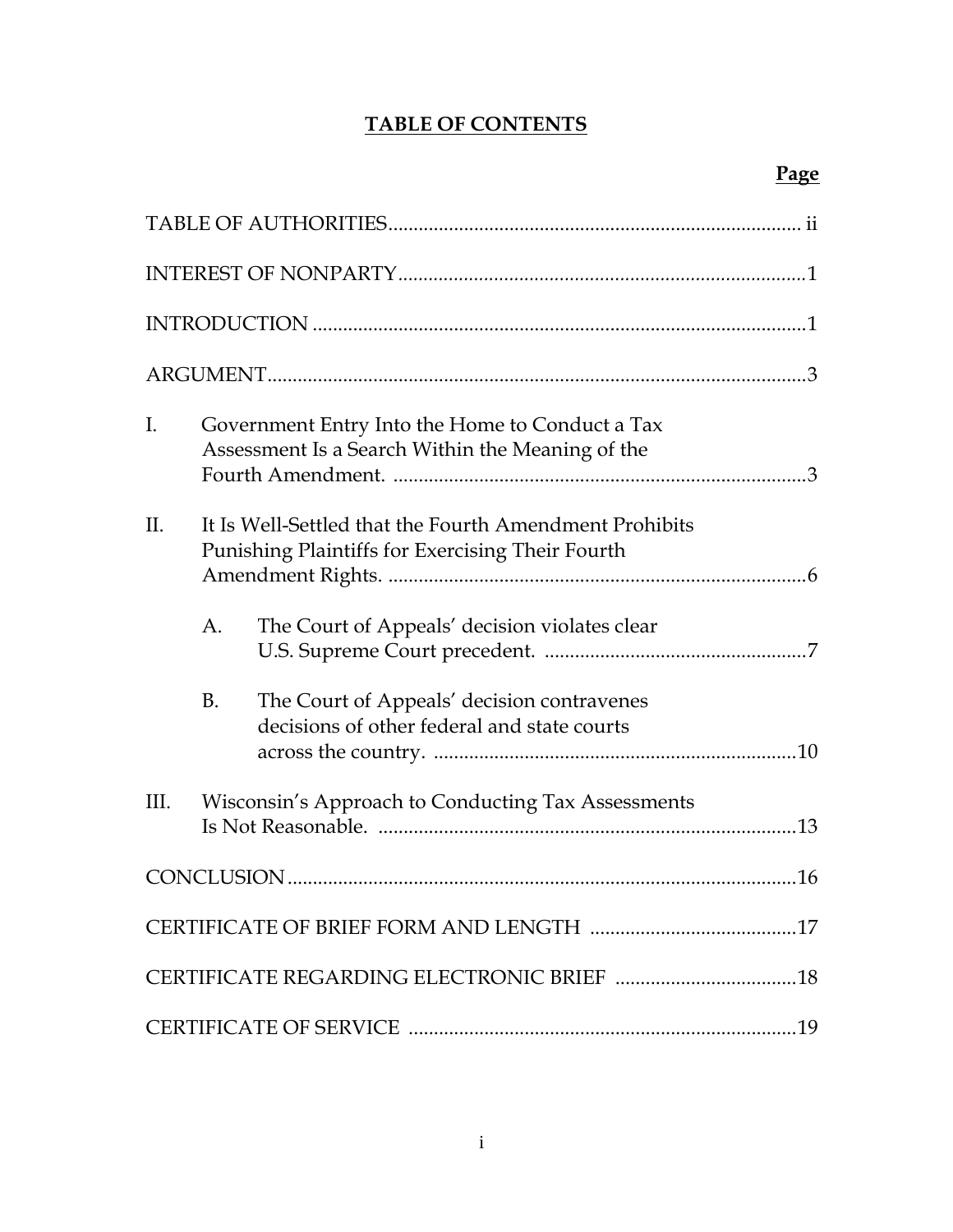# **TABLE OF AUTHORITIES**

| <u>- 452 </u><br><b>Constitutional Provisions</b>                              |
|--------------------------------------------------------------------------------|
|                                                                                |
| <b>Wisconsin Statutes</b>                                                      |
|                                                                                |
|                                                                                |
| Cases                                                                          |
|                                                                                |
| Baker v. City of Portsmouth, 2015 U.S. Dist. LEXIS 132759                      |
| Black v. Vill. of Park Forest, 20 F. Supp. 2d 1218 (N.D. Ill. 1998) 1, 11      |
| Camara v. Municipal Court of San Francisco, 387 U.S. 523 (1967)7, 8, 9, 10, 13 |
|                                                                                |
|                                                                                |
| Dearmore v. City of Garland, 400 F. Supp. 2d 894 (N.D. Tex. 2005) 11           |
|                                                                                |
|                                                                                |
|                                                                                |
| McCaughtry v. City of Red Wing, 831 N.W.2d 518 (Minn. 2013) 1                  |
|                                                                                |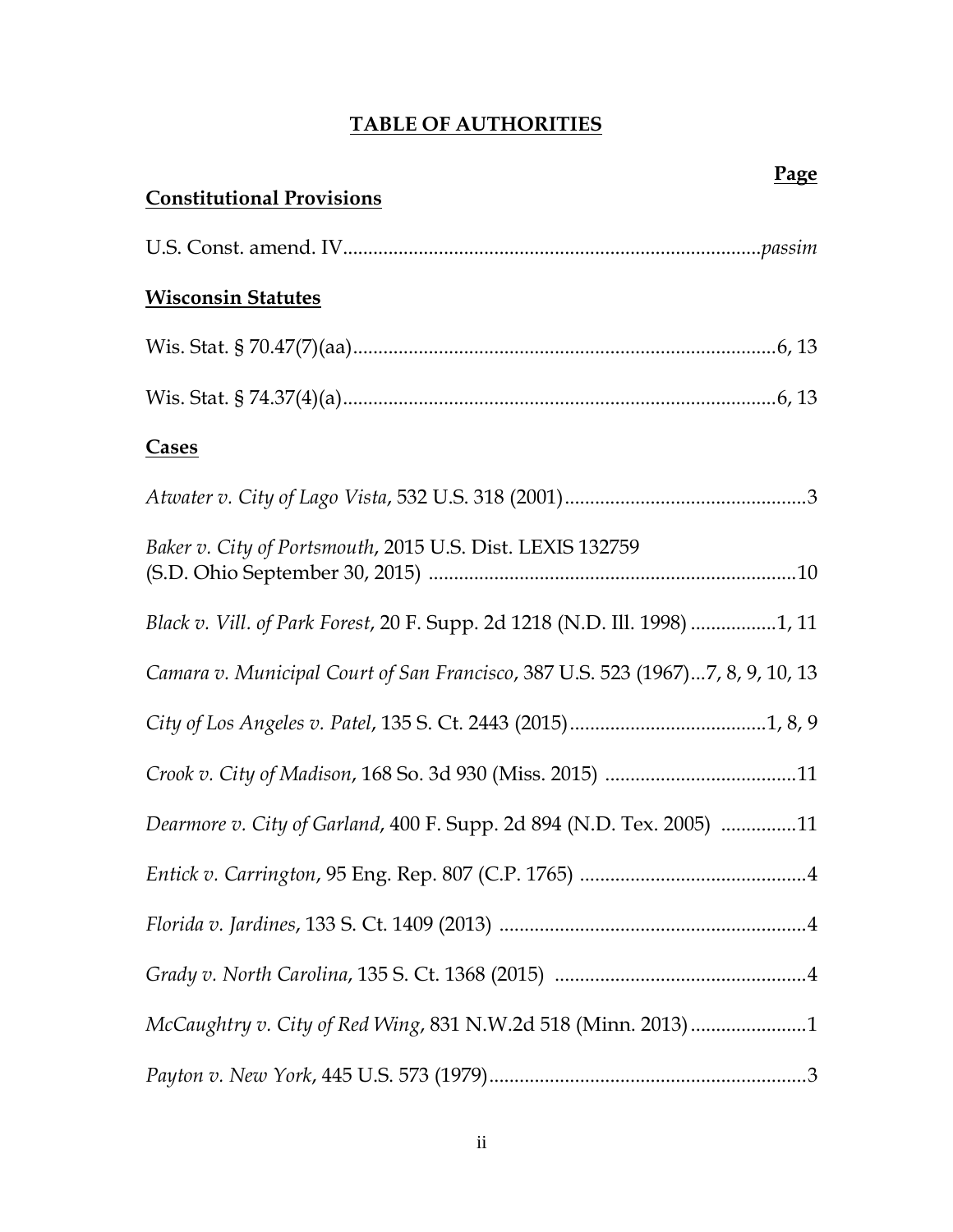| United States v. Chicago, etc. R.R. Co., 282 U.S. 311 (1931) 12   |  |
|-------------------------------------------------------------------|--|
|                                                                   |  |
| Wilson v. City of Cincinnati, 346 N.E.2d 666 (Ohio 1976) 12       |  |
|                                                                   |  |
| Yee v. Town of Orangetown, 76 A.D.3d 104 (N.Y. Sup. Ct. App. Div. |  |

# **Other Authority**

| Thomas K. Clancy, The Fourth Amendment: Its History and |  |
|---------------------------------------------------------|--|
|                                                         |  |
|                                                         |  |
|                                                         |  |
|                                                         |  |
|                                                         |  |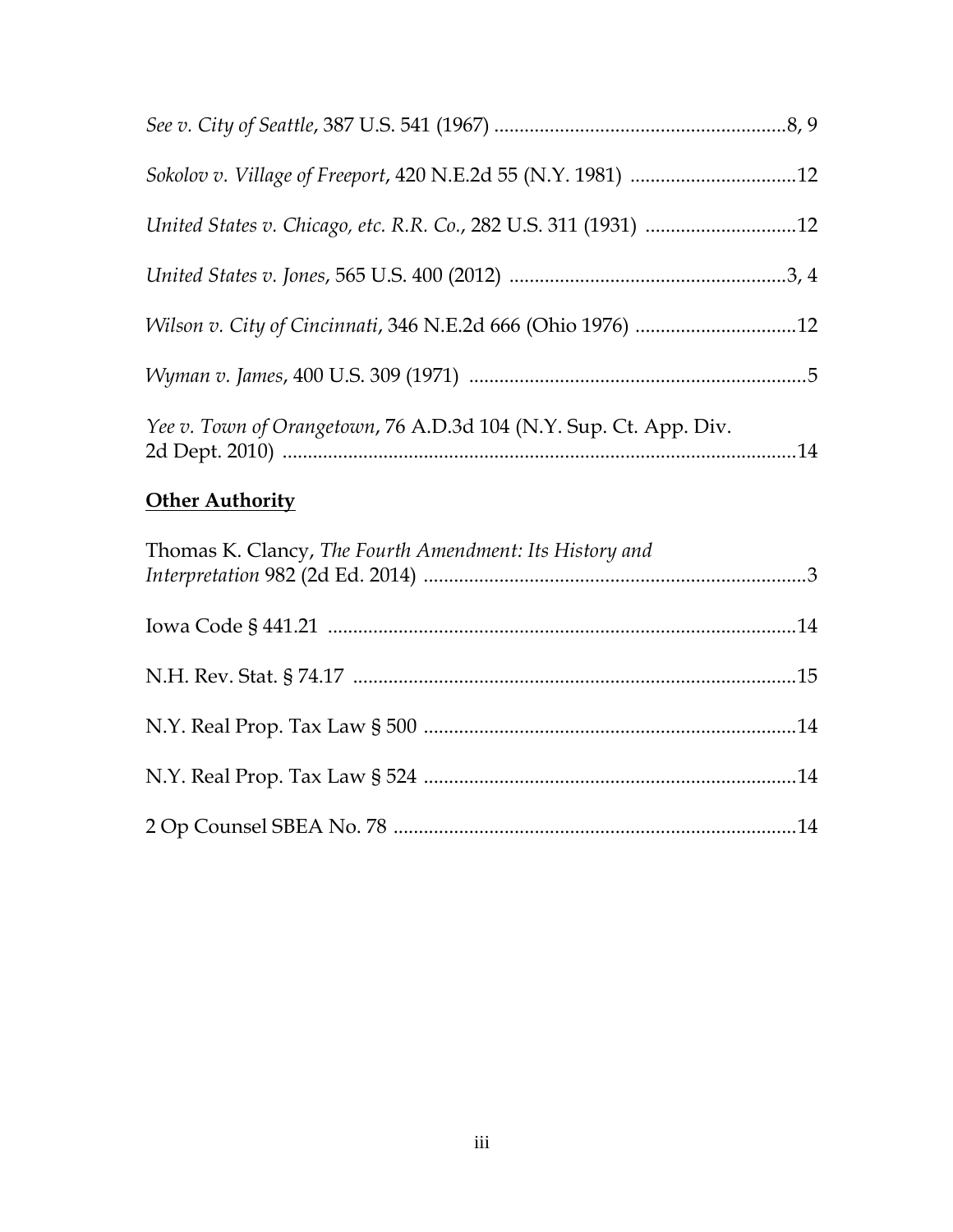#### **INTEREST OF NONPARTY**

The Institute for Justice ("IJ") is a nonprofit, public-interest law firm committed to securing the constitutional protections necessary to ensure individual liberty. A central pillar of IJ's mission is protecting private property rights, both because control over one's property is a tenet of personal liberty and because property rights are inextricably linked to other civil rights. For this reason, IJ litigates cases defending property rights and files amicus briefs in cases implicating these rights. *See, e.g.*, *Black v. Vill. of Park Forest*, 20 F. Supp. 2d 1218 (N.D. Ill. 1998); *McCaughtry v. City of Red*  Wing, 831 N.W.2d 518 (Minn. 2013); *City of Los Angeles v. Patel*, 135 S. Ct. 2443 (2015) (amicus). In particular, IJ works to protect private homes from nonconsensual government inspections. If is interested in this case because the Court of Appeals' decision gravely threatens the Fourth Amendment rights of all Wisconsin homeowners.

#### **INTRODUCTION**

The Court of Appeals' decision threatens two of the Fourth Amendment's most basic protections: The government cannot cross the threshold of a home without a warrant, and it cannot punish an individual for exercising her Fourth Amendment rights. At its core,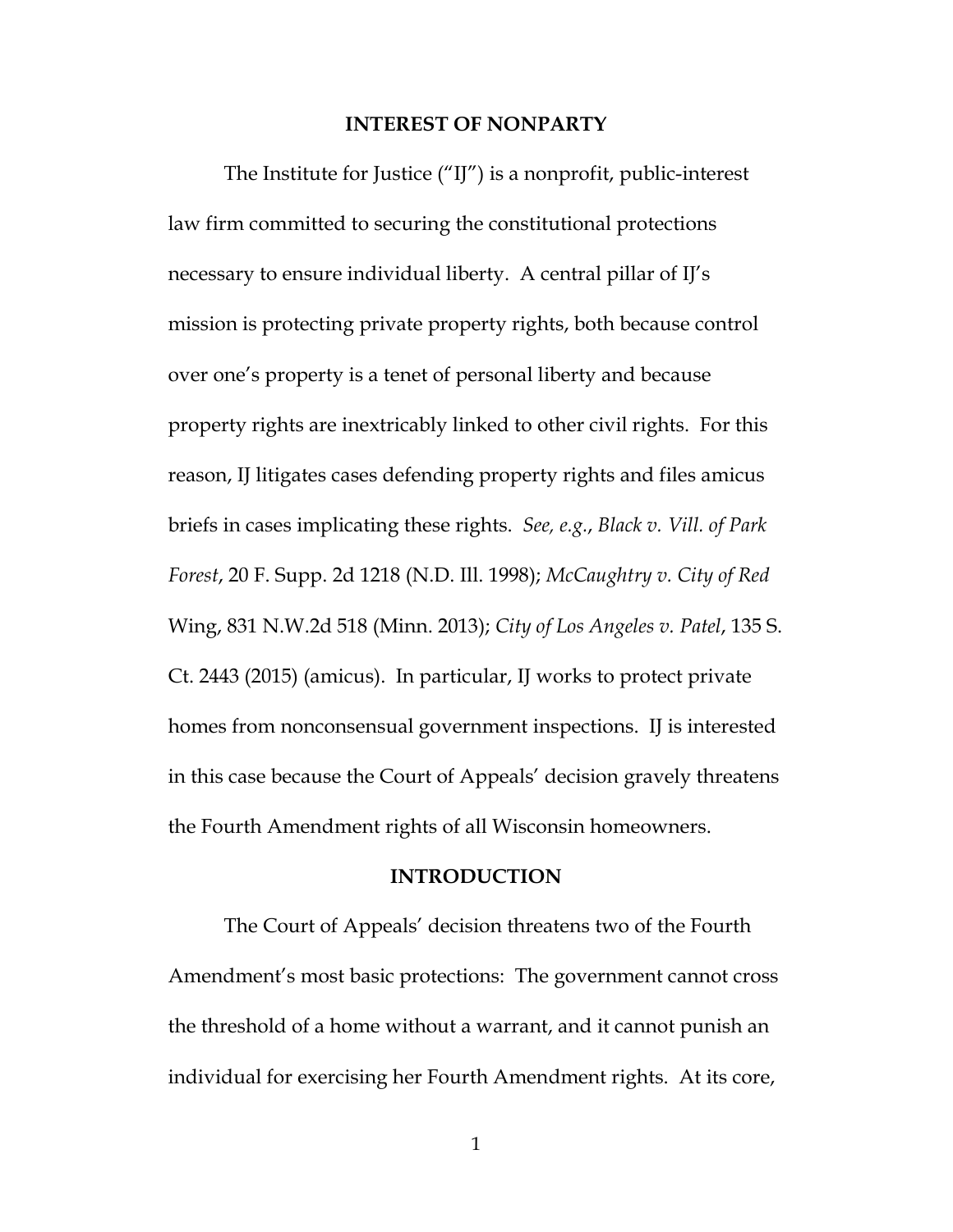the Fourth Amendment protects the rights of homeowners to demand a warrant when the government tries to enter their home. This is especially true in the context of regulatory searches of the home for untaxed goods. Indeed, Americans' resentment of these revenue-seeking searches, which were common during British rule of the Colonies, was a driving force behind the Amendment's adoption. Wisconsin law cannot prevent Plaintiffs from contesting their tax assessments because they exercised a basic right in requesting a warrant before the government entered their home. Such a consequence punishes homeowners for exercising Fourth Amendment rights and therefore violates the Fourth Amendment.

This brief first explains that this Court should rely on the Fourth Amendment's history and its interpretation to conclude that government entry into the home to conduct a tax assessment is a search. Second, it describes how other courts have held that the government cannot punish individuals for exercising their Fourth Amendment rights. Third, it explains why Wisconsin's statutory scheme for conducting tax assessments is not reasonable under the Fourth Amendment. Fourth, it concludes by urging the Court to rely on history and well-settled law to hold that the Fourth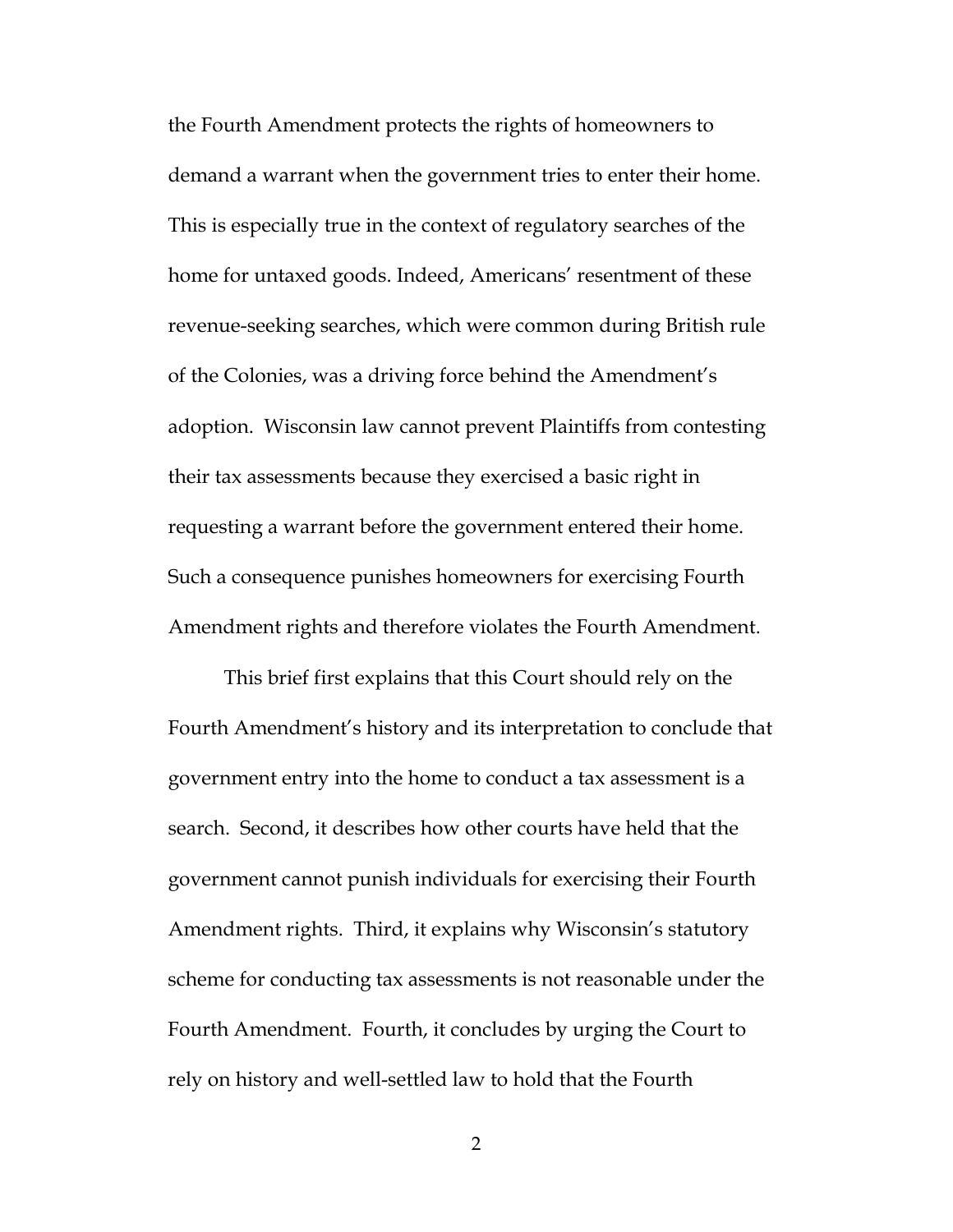Amendment prohibits barring Plaintiffs from challenging their assessment.

#### **ARGUMENT**

# **I. Government Entry Into the Home to Conduct a Tax Assessment Is a Search Within the Meaning of the Fourth Amendment.**

The critical inquiry in this case is whether this search would have been a search at the time the Fourth Amendment was adopted. And, as Appellants show in their opening brief, see Brief of Appellants 19-24, there is no doubt that the search in this case would have historically been a search within the meaning of the Fourth Amendment. *See Payton v. New York*, 445 U.S. 573, 583 (1979); *see also*  Thomas K. Clancy, *The Fourth Amendment: Its History and Interpretation* 982 (2d ed. 2014).

History plays an integral role in interpreting the Fourth Amendment. *See Atwater v. City of Lago Vista*, 532 U.S. 318, 346 n.14 (2001); Clancy, at 16. In *United States v. Jones*, the U.S. Supreme Court made clear the critical inquiry in determining a search is whether the physical intrusion at issue "would have been considered a 'search' within the meaning of the Fourth Amendment when it was adopted." 565 U.S. 400, 405 (2012) (citing *Entick v.*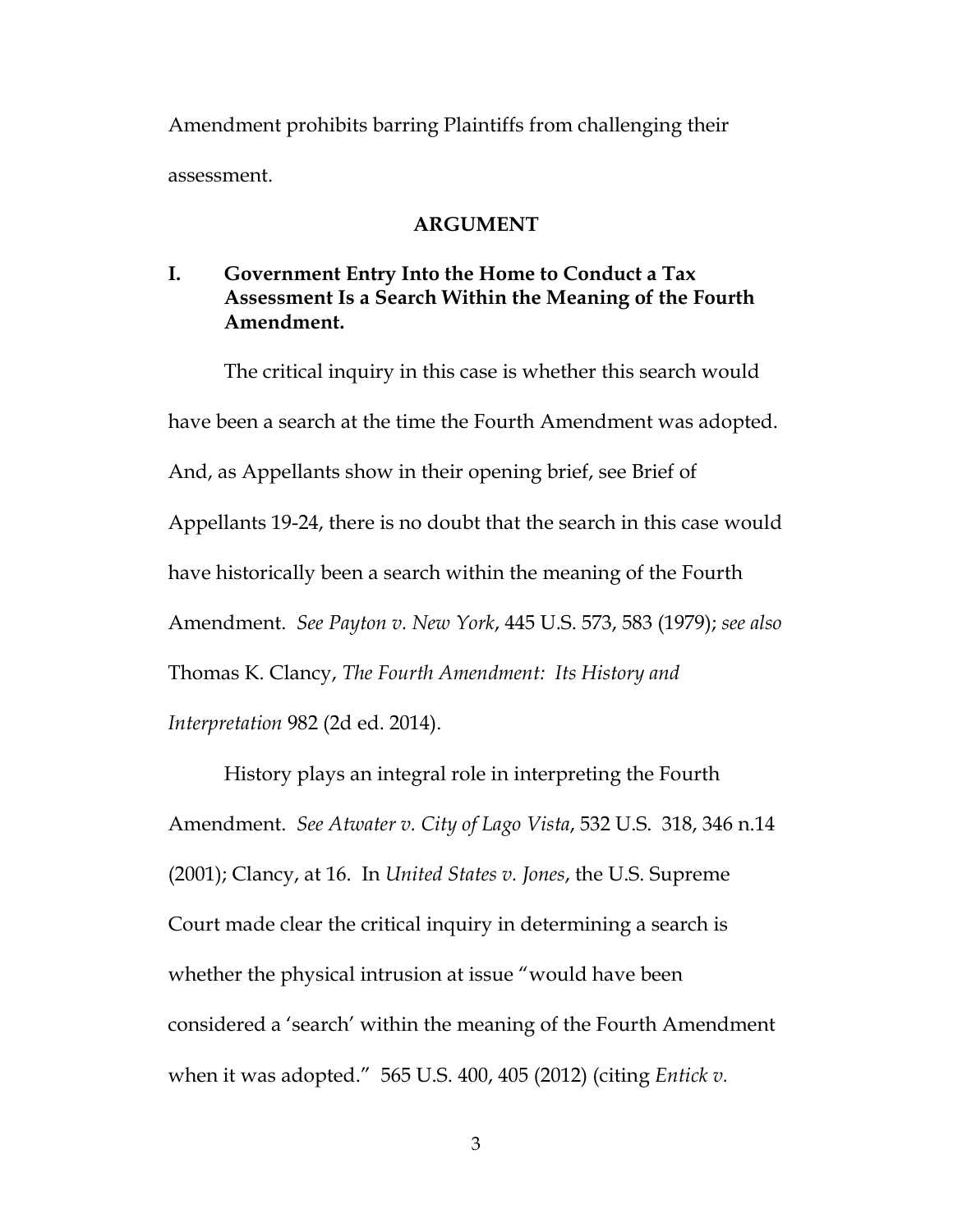*Carrington*, 95 Eng. Rep. 807 (C.P. 1765)). The Court of Appeals did not even consider this inquiry.

The U.S. Supreme Court reestablished history's important role in Fourth Amendment interpretation in *Jones* when it returned to a common-law trespass approach in determining a Fourth Amendment search. *Id.* (finding that the government's installation of a GPS device to an automobile and tracking its movements constituted a search within the meaning of the Fourth Amendment). The Supreme Court ruled that if the government's intrusion involves a physical intrusion of the home, a search has occurred within the meaning of the Fourth Amendment. *Id.* ; *see Florida v. Jardines*, 133 S. Ct. 1409, 1417-18 (2013) (police bringing drug-sniffing dog to front porch of a home is a search because of home's special Fourth Amendment protection); *Grady v. North Carolina*, 135 S. Ct. 1368, 1371 (2015). In finding that a search had occurred, the Supreme Court relied on the framing-era rule that "no man can set his foot upon his neighbour's close without his leave; if he does he is a trespasser." *Jones*, 565 U.S. at 405 (citing *Entick*, 95 Eng. Rep. at 817).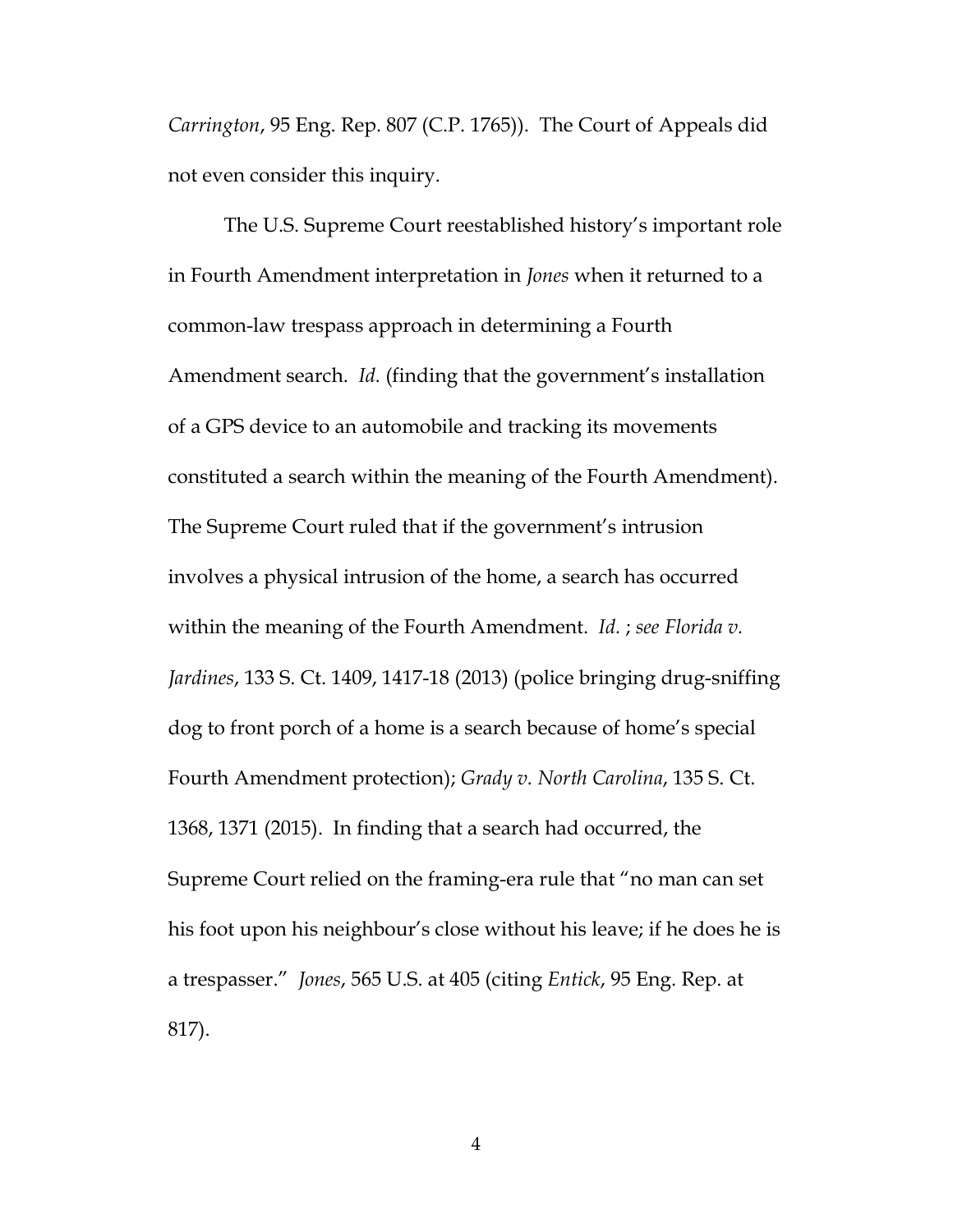The Court of Appeals failed to consider this *Jones* analysis in finding that a nonconsensual tax inspection is not a search within the meaning of the Fourth Amendment. It only relied on one case, *Wyman v. James*, a case involving the government's ability to condition the receipt of welfare benefits on the recipients' submission to an in-home interview, and it found no search here. 400 U.S. 309 (1971). This interpretation of the Fourth Amendment ignores the Supreme Court's modern interpretation. The only question the Court of Appeals should have asked is whether the search would have been considered a trespass when the Fourth Amendment was adopted. And the answer here is clearly yes.

Plaintiffs exercised core Fourth Amendment rights in refusing the government's warrantless intrusion into their home to assess taxes. They are entitled to the full protection the Fourth Amendment affords.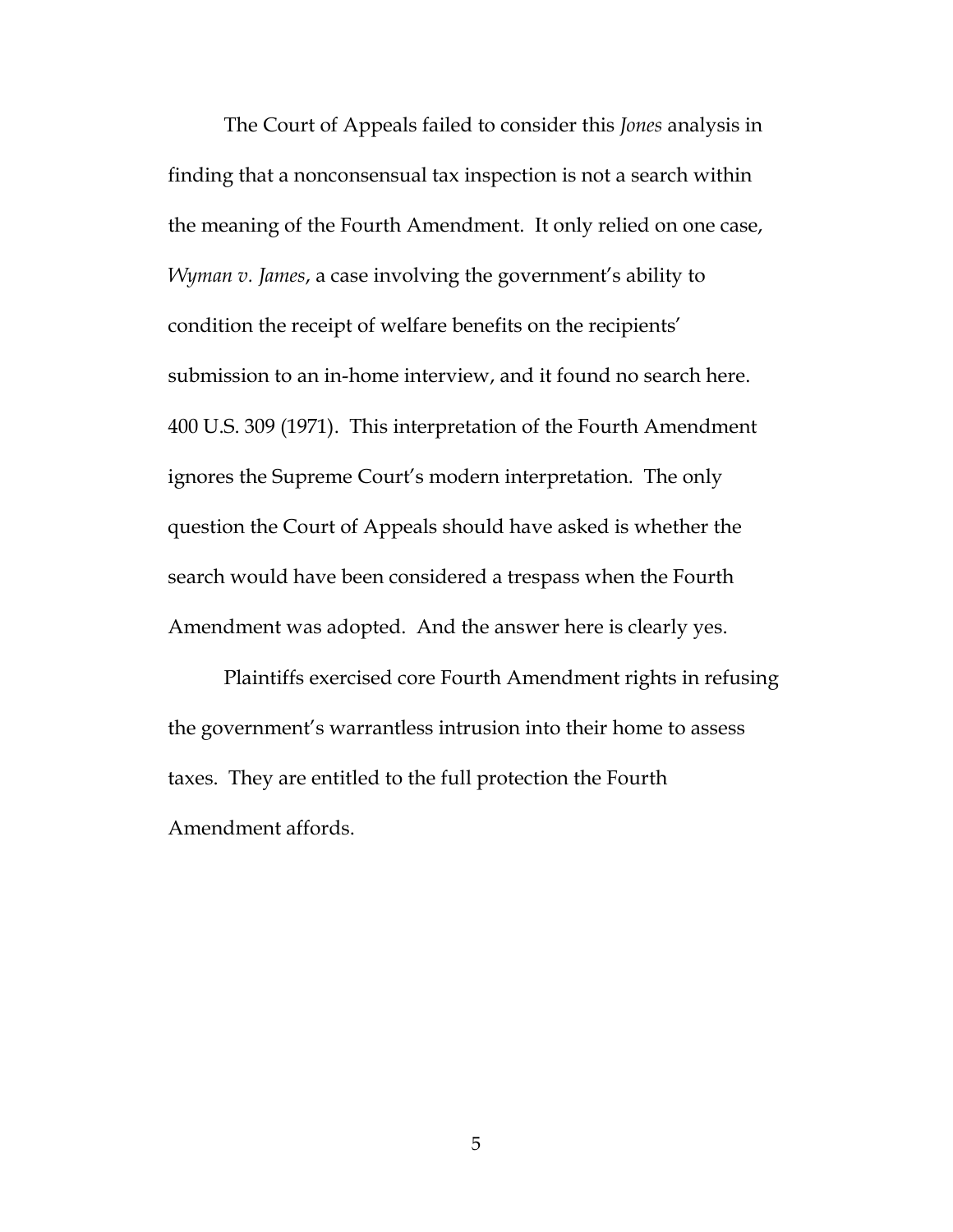# **II. It Is Well-Settled that the Fourth Amendment Prohibits Punishing Plaintiffs for Exercising Their Fourth Amendment Rights.**

Wisconsin law penalizes homeowners who refuse warrantless tax inspections of their homes by preventing them from ever challenging the resulting tax assessments. Wis. Stat. § 70.47(7)(aa) and Wis. Stat. § 74.37(4)(a) bar them from contesting their assessments for one reason: They exercised their Fourth Amendment rights. Wis. Stat. § 70.47(7)(aa) and Wis. Stat. § 74.37(4)(a) therefore threaten the ability of homeowners to invoke their Fourth Amendment rights.

The Court of Appeals' decision is contrary to federal and state decisions from across the country. Courts have repeatedly ruled that the government cannot punish someone for exercising her Fourth Amendment rights in the context of a revenue-seeking search like the one resisted by Plaintiffs. That is because a penalty unconstitutionally conditions an individual's choice to invoke the Fourth Amendment. Although Defendant Town of Dover contends that the Fourth Amendment's protections apply only to individuals who are the subject of investigatory searches, courts have found that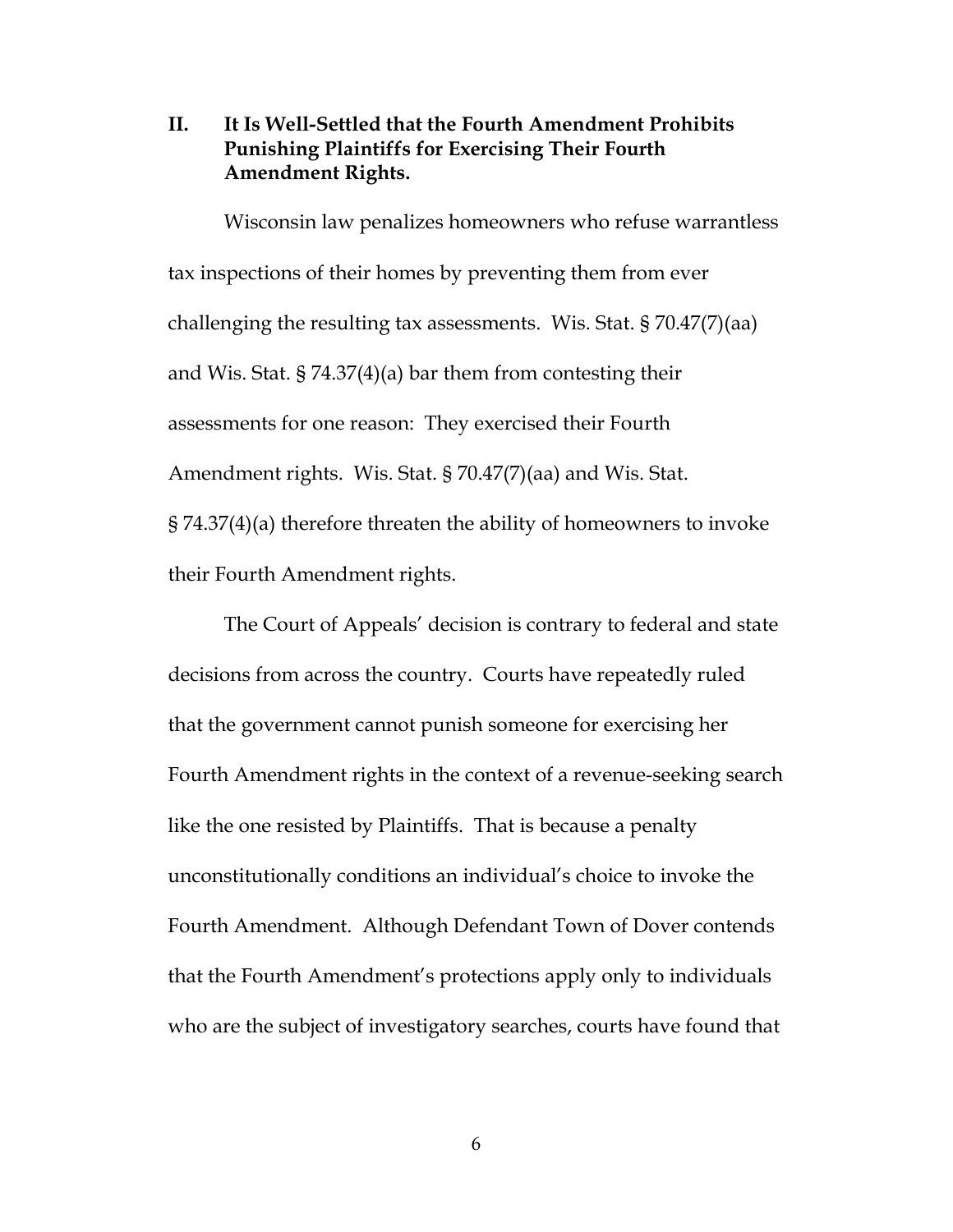the nature of the search does not affect this Fourth Amendment prohibition.

# **A. The Court of Appeals' decision violates clear U.S. Supreme Court precedent.**

The Supreme Court has long recognized that the Fourth Amendment prohibits the government from penalizing individuals for exercising their Fourth Amendment rights. Three cases clearly explain this prohibition in the context of warrantless regulatory inspections.

First, in *Camara v. Municipal Court of San Francisco*, 387 U.S. 523, 540 (1967), the City of San Francisco arrested and convicted a tenant who refused the city's warrantless inspection of his home. In *Camara*, the inspector was looking for violations of the city's housing code but any discovered violations would incriminate the landlord—not the tenant. *See id.* at 526. Thus, the search was not investigatory in nature as to the tenant. The tenant nonetheless demanded a warrant before the government entered his home, and the city convicted the tenant for refusing the inspection. *Id.* at 540. The Supreme Court first held that the tenant had a Fourth Amendment right to demand the government get a warrant before entering his home. *Id.* at 534, 540. The Court then held his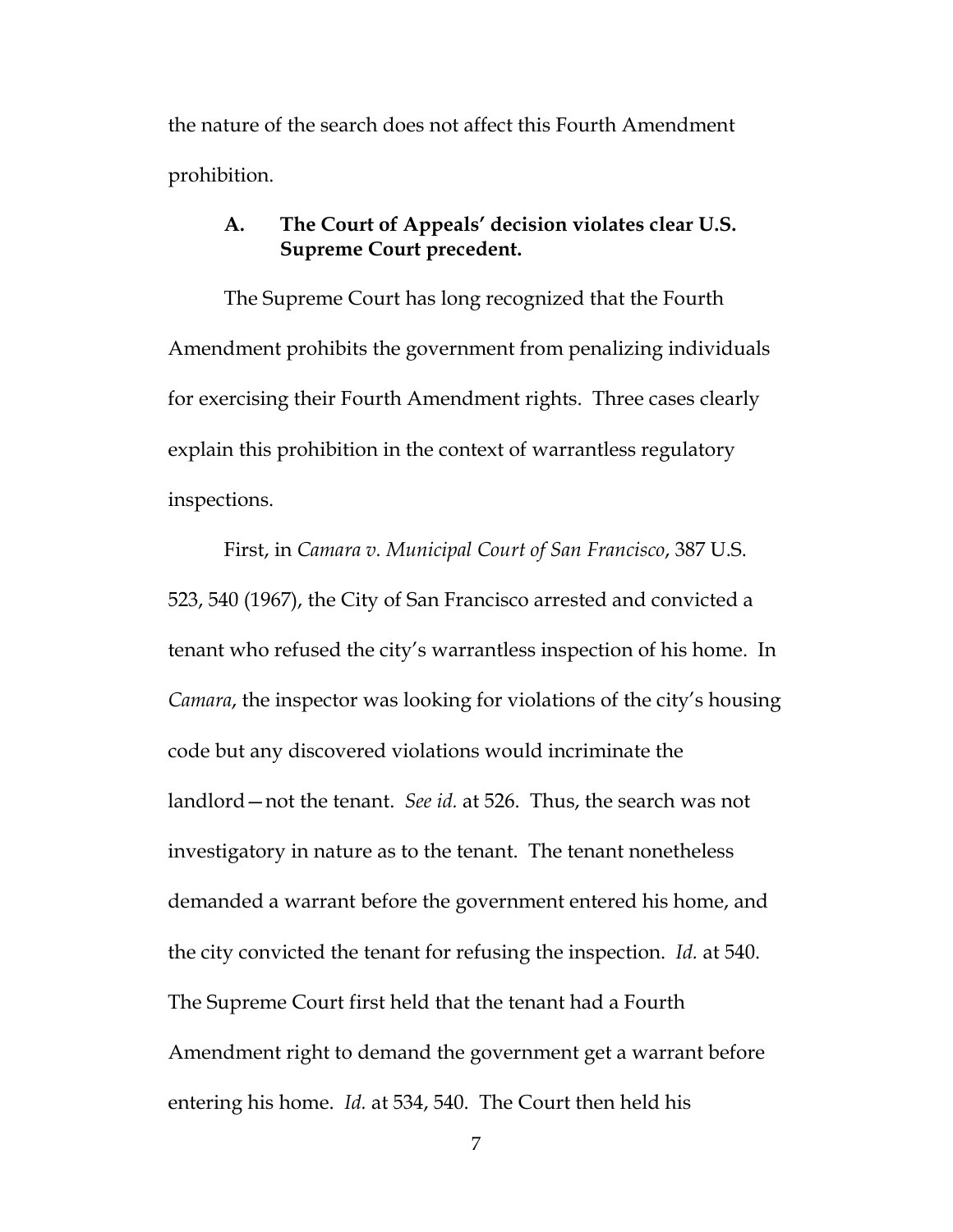conviction violated the Fourth Amendment because it penalized him for exercising his Fourth Amendment rights. *Id*. Importantly, the Court reasoned the tenant was entitled "to verify the need for or the appropriate limits of the inspection" without risking penalties, even if the intrusion into his home was regulatory in nature. *Id.* 

That same day, the Supreme Court decided *See v. City of Seattle*, 387 U.S. 541, 546 (1967), and extended that same protection to owners of private commercial property. In *See*, the owner of a warehouse was convicted and fined for refusing to permit a warrantless fire inspection of his warehouse. *Id.* at 542. Relying on its decision in *Camara*, the Court found that the Fourth Amendment also protected the owner from being prosecuted for insisting the government obtain a warrant to enter his locked commercial warehouse. *Id.* at 546.

Just recently, the Supreme Court reaffirmed *Camara*'s holding in *City of Los Angeles v. Patel*, 135 S. Ct. 2443, 2452-53 (2015). There, the City of Los Angeles enacted an ordinance requiring hotel operators to make their registries available to the police on demand. Id. at 2448. Under the ordinance, operators could be arrested on the spot and fined for refusing to give police access to their registries.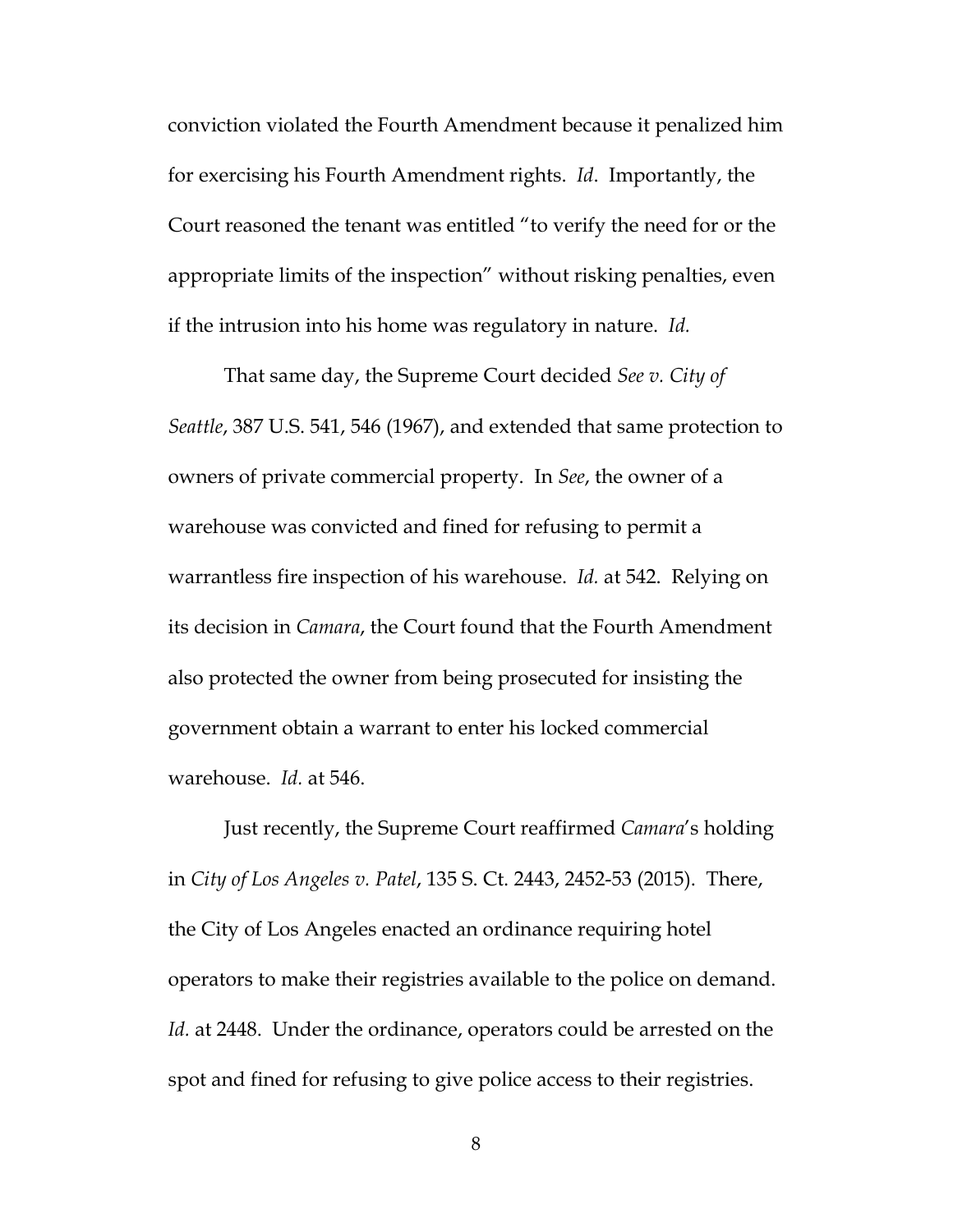*Id.* The city's desire to search the hotel's registry had nothing to do with enforcing laws against hotel operators and was rather designed to "deter[] criminals from operating on the hotels' premises." *Id.* at 2452. The Court nevertheless found the city's ordinance violated the Fourth Amendment because a hotel operator could "only refuse to comply with an officer's demand to turn over the registry at his or her own peril." *Id.* at 2452-53. The Court explained that business owners could not be put to that kind of choice under the Fourth Amendment without being "afforded an opportunity to obtain precompliance review before a neutral decisionmaker." *Id.* at 2452.

*Camara*, *See*, and *Patel* directly control the outcome in this case. As homeowners, Plaintiffs are entitled to receive the same protection under the Fourth Amendment as landlords, tenants, commercial property owners and business operators. This is true regardless of the type of penalty involved or the government's reason for conducting the search. Under the Fourth Amendment, Wisconsin law cannot put homeowners in the position where they can only demand a warrant if they suffer a penalty. This Court should rely on these cases and hold that punishing Plaintiffs for exercising their Fourth Amendment rights violates the Fourth Amendment.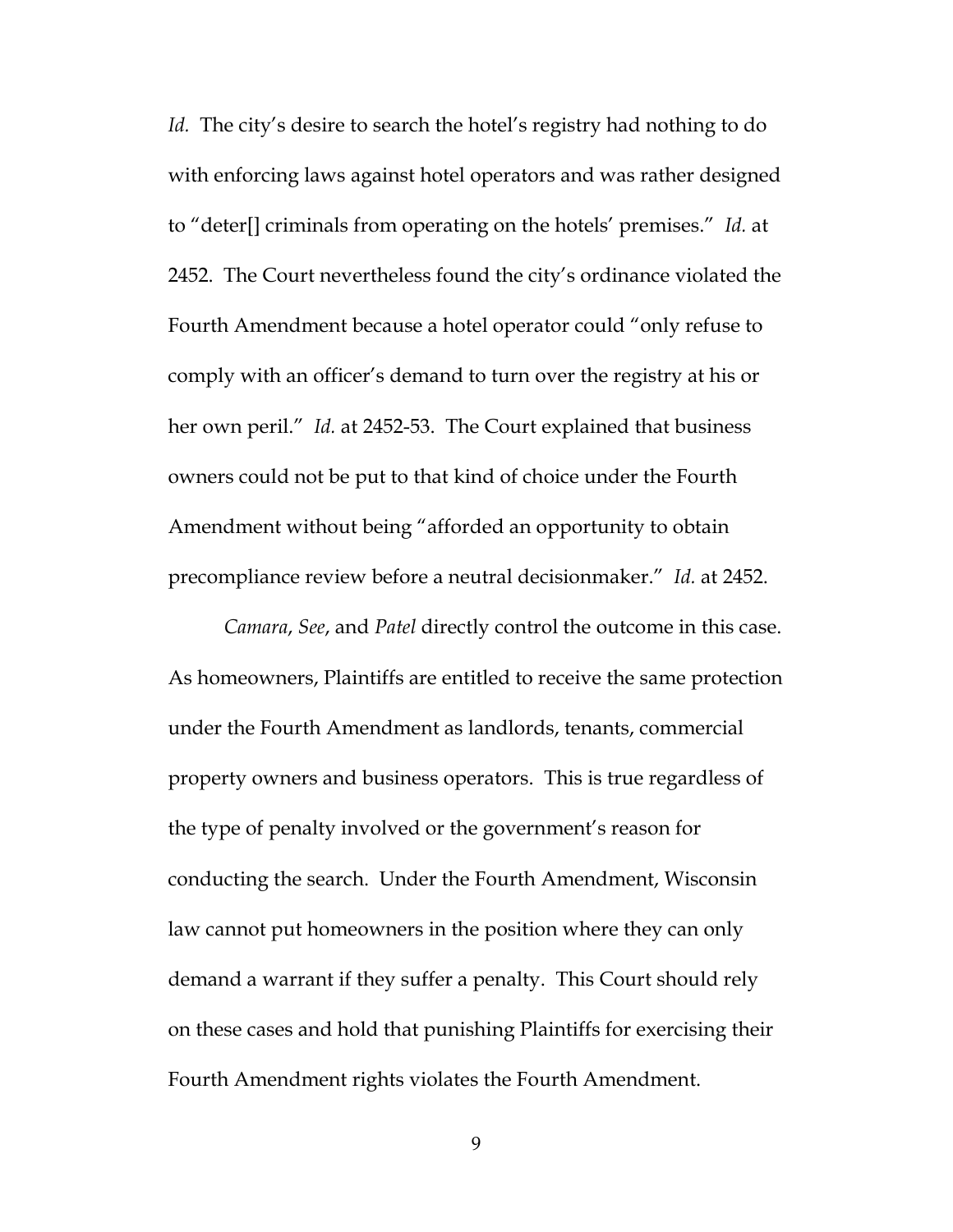# **B. The Court of Appeals' decision contravenes decisions of other federal and state courts across the country.**

Other federal and state courts have also recognized that one cannot be punished for exercising her Fourth Amendment rights in the context of regulatory inspections. This same issue has arisen in cases involving administrative inspections of rental properties and government-mandated inspections of owner-occupied homes at the point of a property's sale. In these cases, courts repeatedly find that the Fourth Amendment bars the government from burdening an individual's ability to refuse a warrantless regulatory inspection. This is true whether the burden is a criminal penalty, a license denial, or even the payment of a modest fee.

Federal district courts commonly rely on *Camara* to protect the rights of landlords and tenants to refuse warrantless rental inspections without being subject to penalties. For instance, in *Baker v. City of Portsmouth*, 2015 U.S. Dist. LEXIS 132759, \*14 (S.D. Ohio Sept. 30, 2015), the U.S. District Court for the Southern District of Ohio recently found a city's rental code violated the Fourth Amendment because it authorized warrantless inspections and left landlords and tenants faced with the choice of consenting to the warrantless inspection or facing civil penalties or criminal charges.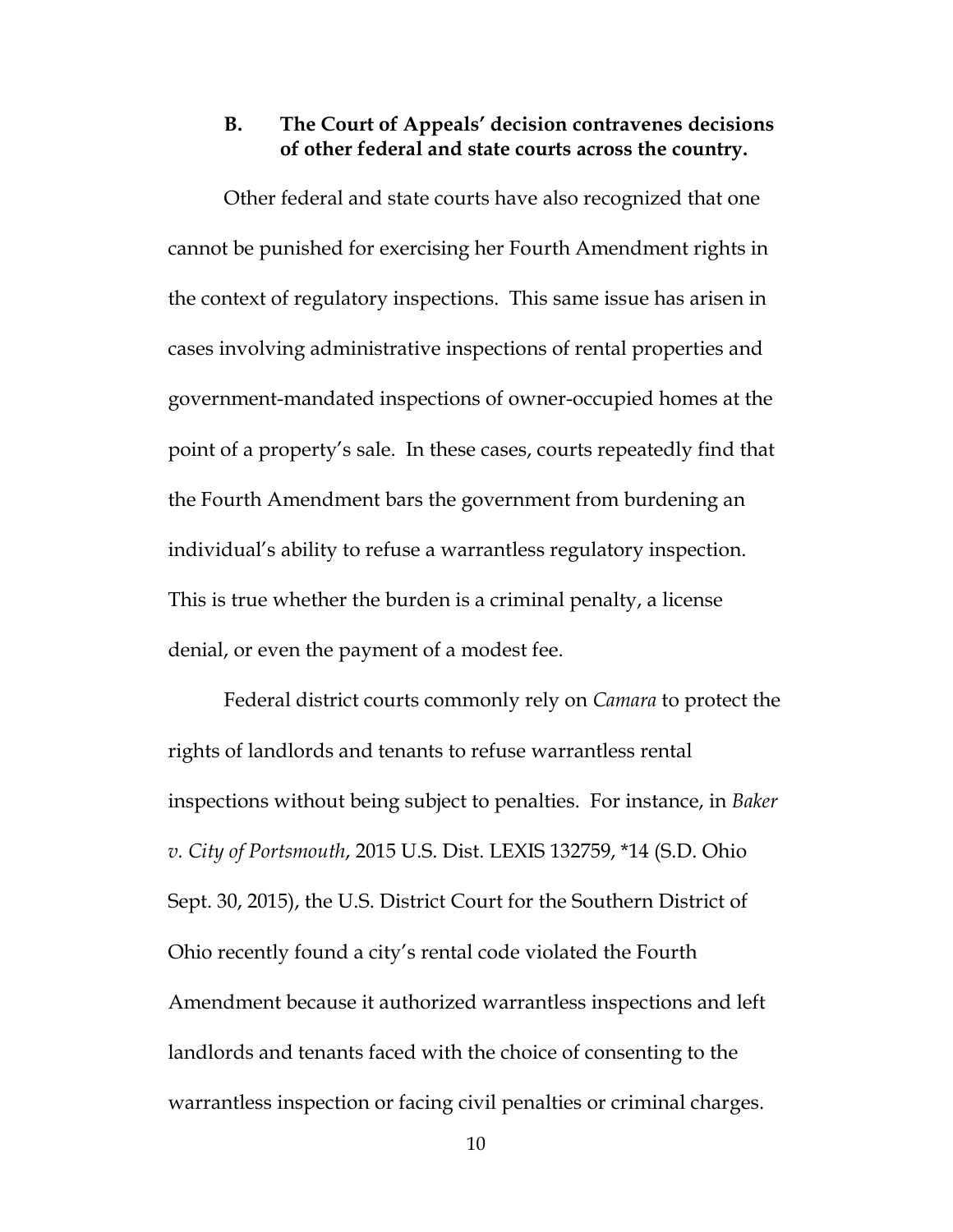Likewise, the U.S. District Court for the Northern District of Texas has also found that landlords cannot be forced to choose between consenting to an inspection to rent their property and not being able to obtain a rental license. *Dearmore v. City of Garland*, 400 F. Supp. 2d 894, 902-03 (N.D. Tex. 2005) ("A valid consent involves a waiver of constitutional rights and must be voluntary and uncoerced.").

In addition, in *Black v. Village of Park Forest*, 20 F. Supp. 2d 1218, 1230 (N.D. Ill. 1998), the U.S. District Court for the Northern District of Illinois applied the same principle when a village attempted to charge a \$60 fee to tenants who requested a warrant. The court found that a village could not charge a fee when it was forced to obtain a warrant because the fee placed "an unconstitutional burden" on the exercise of the tenants' Fourth Amendment rights. *Id.* 

States' highest courts have similarly found that property owners cannot be forced to choose between exercising their Fourth Amendment rights and facing penalties. For example, in *Crook v. City of Madison*, 168 So. 3d 930, 939-40 (Miss. 2015), the Mississippi Supreme Court found that convicting a landlord for renting his property without a rental permit violated the Fourth Amendment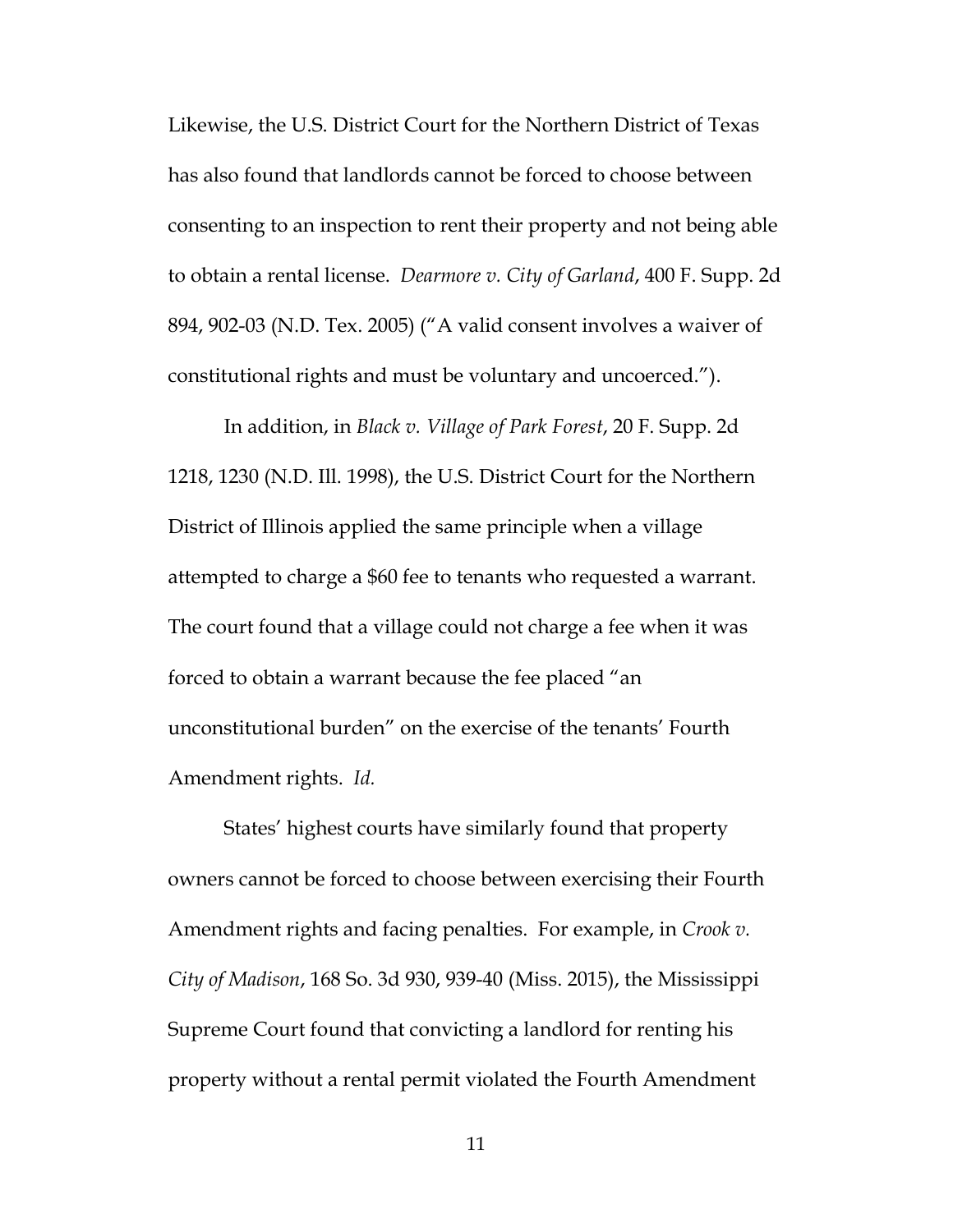because it forced the landlord to involuntarily consent to a warrantless search of the property.

In addition, in *Sokolov v. Village of Freeport*, 420 N.E.2d 55, 57 (N.Y. 1981), the New York Court of Appeals struck down an ordinance that forbade renting or re-renting property without first consenting to a warrantless rental inspection of the property to obtain a rental permit when it became vacant. The court declared the ordinance unconstitutional because "the right to continue the exercise of a privilege granted by the state cannot be made to depend upon the grantee's submission to a condition prescribed by the state which is hostile to the provisions of the federal Constitution." *Id.* at 57 (quoting *United States v. Chicago, etc. R.R. Co.*, 282 U.S. 311, 328-29 (1931)).

The Fourth Amendment has also protected property owners who are subject to regulatory searches at the point of their property's sale. For example, in *Wilson v. City of Cincinnati*, 346 N.E.2d 666, 670 (Ohio 1976), the Ohio Supreme Court considered a challenge to a Cincinnati ordinance that required homeowners to obtain a Certificate of Inspection prior to entering a contract for the sale of the property. Under the ordinance, the seller could obtain the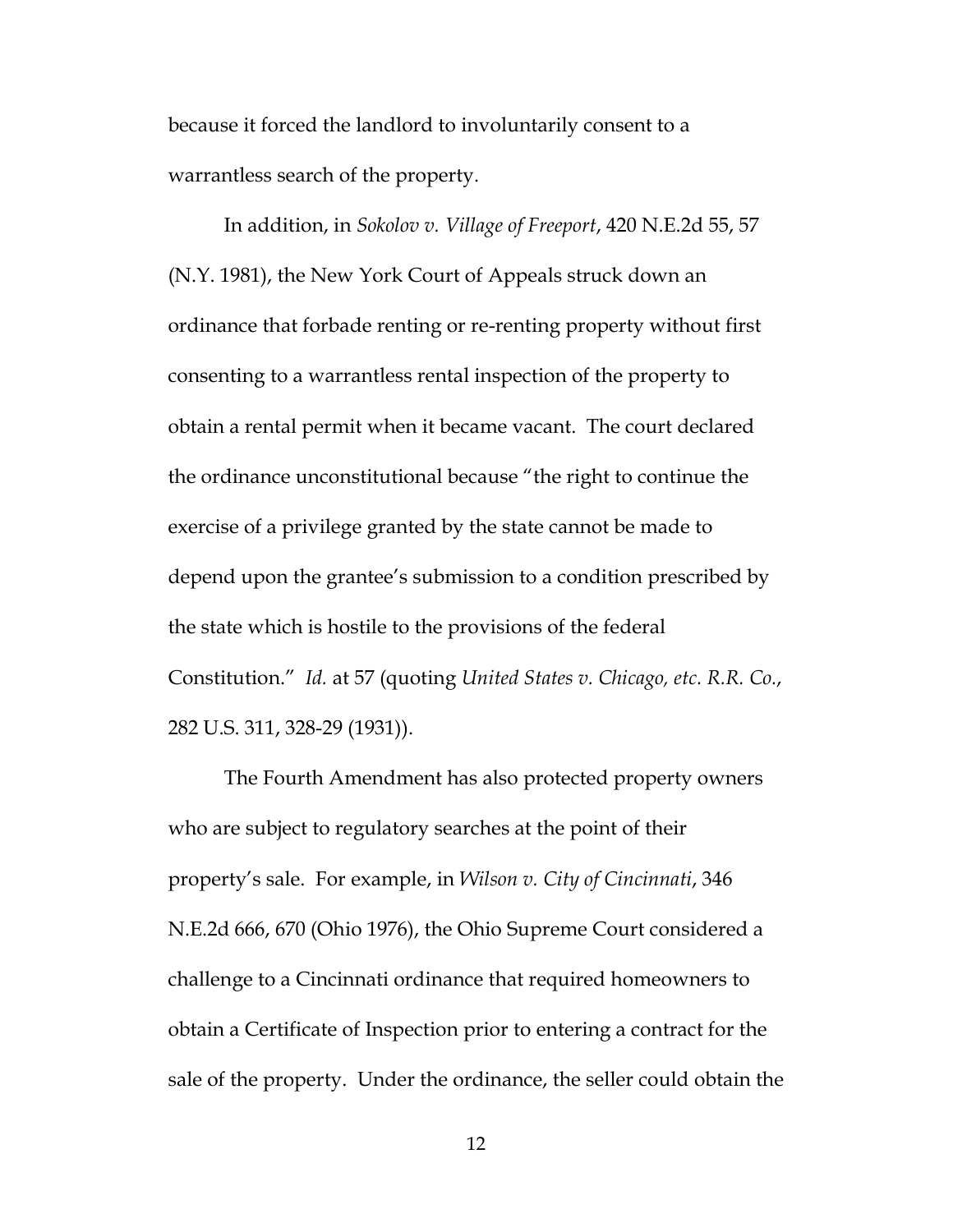certification only by agreeing to a search of the home and could be prosecuted for selling the home without the certificate. *Id.* The Ohio Supreme Court found the ordinance unconstitutional because the "import of *Camara* is that the Fourth Amendment prohibits placing [the property owner] in a position where she must agree to a warrantless inspection of her property or face a criminal penalty." *Id.* at 671.

Just as the Fourth Amendment protected property owners in these cases, the Fourth Amendment also protects homeowners here. Wis. Stat. § 70.47(7)(aa) and Wis. Stat. § 74.37(4)(a) force homeowners who exercise their Fourth Amendment rights to forfeit contesting their tax assessments. By compelling homeowners to choose between these two alternatives, these statutes unconstitutionally condition homeowners' choices to exercise their Fourth Amendment rights.

# **III. Wisconsin's Approach to Conducting Tax Assessments Is Not Reasonable.**

The Court of Appeals found that even if the tax inspection here was a search within the meaning of the Fourth Amendment, "Wisconsin law regarding tax assessments is a reasonable statutory scheme" because the government's need to comply with the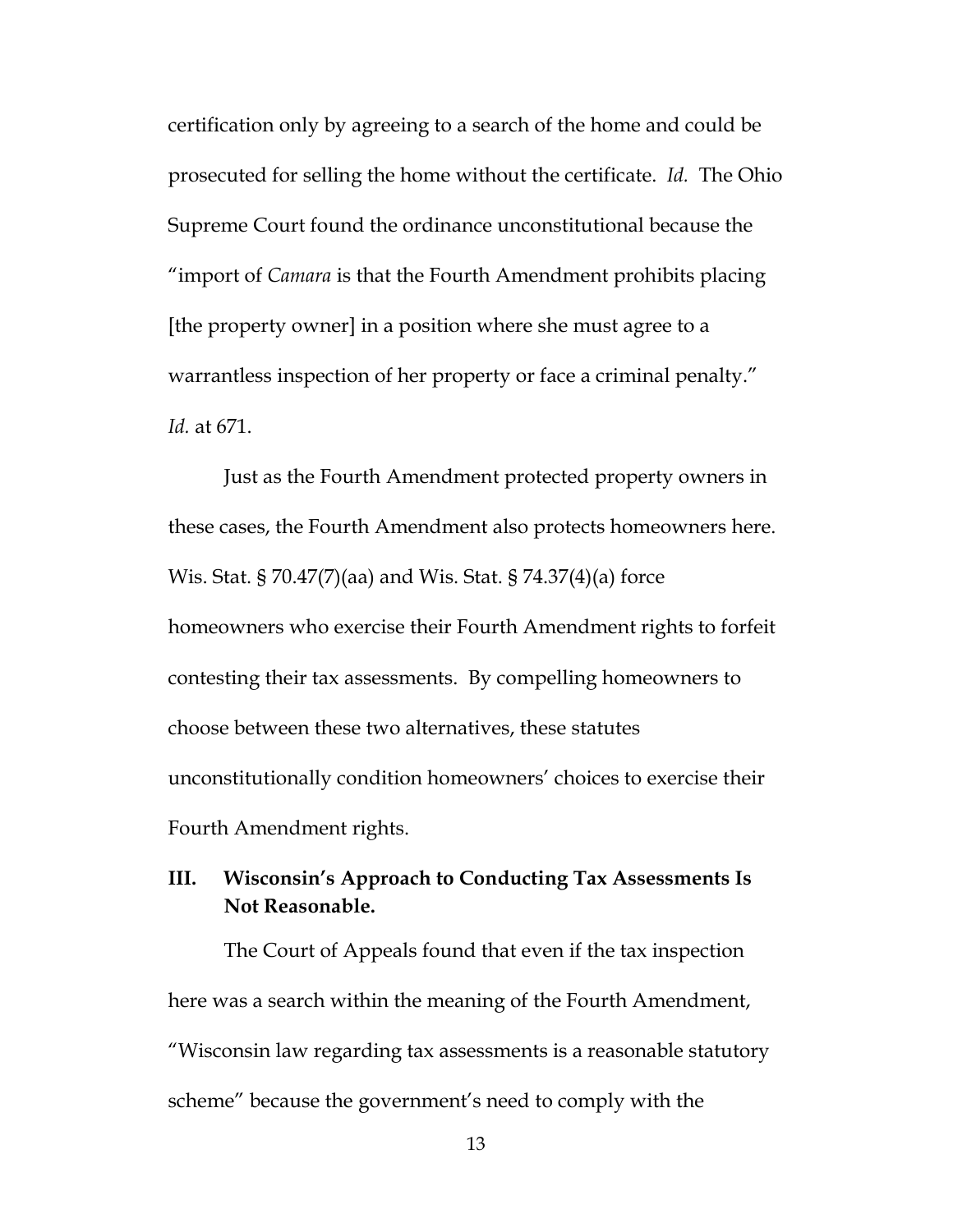Wisconsin Constitution's tax uniformity clause outweighs the "relatively low intrusion on the homeowner." Ct. App. Dec.  $\P\P$  18-19, App. 133-34. The Court of Appeals reasoned that the government's ability to view a home's interior is more significant because "no other means are as effective to provide an accurate valuation." *Id.* 

Yet in balancing these competing interests, the Court of Appeals did not consider any other means by which the government could accurately and uniformly assess property taxes. Other states have found less intrusive means to assess property taxes without forcing homeowners to waive their constitutional rights. For example, Iowa does not require interior tax inspections. Assessors simply use the fair market value, taking into consideration the sale price of the property or of comparable properties in normal transactions and the availability of interested buyers. Iowa Code § 441.21. And in New York, an assessor may not inspect a private residence absent a property's owner's consent. *See* N.Y. Real Prop. Tax Law § 500; 2 Op Counsel SBEA No. 78; *see also* N.Y. Real Prop. Tax Law § 524; *Yee v. Town of Orangetown*, 76 A.D.3d 104, 112 (N.Y. Sup. Ct. App. Div. 2d Dept. 2010). If consent cannot be obtained, the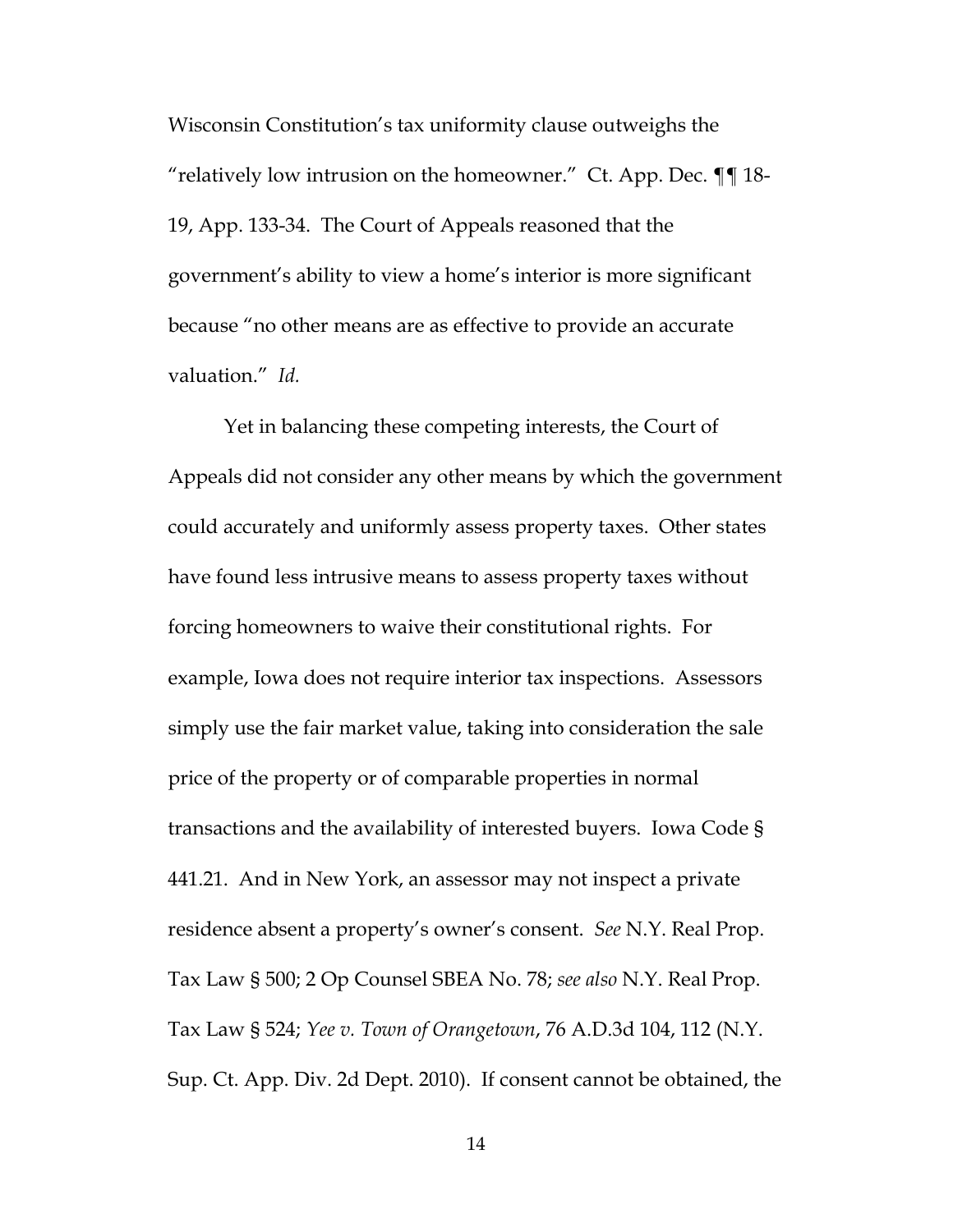assessor may get a warrant or may use any reasonable method to aid him in arriving at an appraised value. *Id.* The same is true in New Hampshire, which has an administrative warrant process if homeowners do not consent to an inspection. *See* N.H. Rev. Stat. § 74.17. Accordingly, a warrant requirement here would not derail the government's ability to accurately and uniformly assess property taxes.

In addition to considering the effectiveness of Wisconsin's regulatory scheme, the Court of Appeals also considered the intrusiveness of the search. However, it quickly discounted the level of intrusion a property tax inspection poses.

The government's entry into the interior of the home to conduct a tax assessment is just as intrusive as any other regulatory search of the home, if not more so. When assessors enter the home, they are looking to see whether anything of value has been added to the home that would increase the assessment. This requires entering a homeowner's most intimate spaces, including bedrooms, bathrooms, kitchens and basements; it is by no means a "limited" intrusion into a home. Without a warrant, a homeowner has "no way of knowing the lawful limits of the inspector's power to search,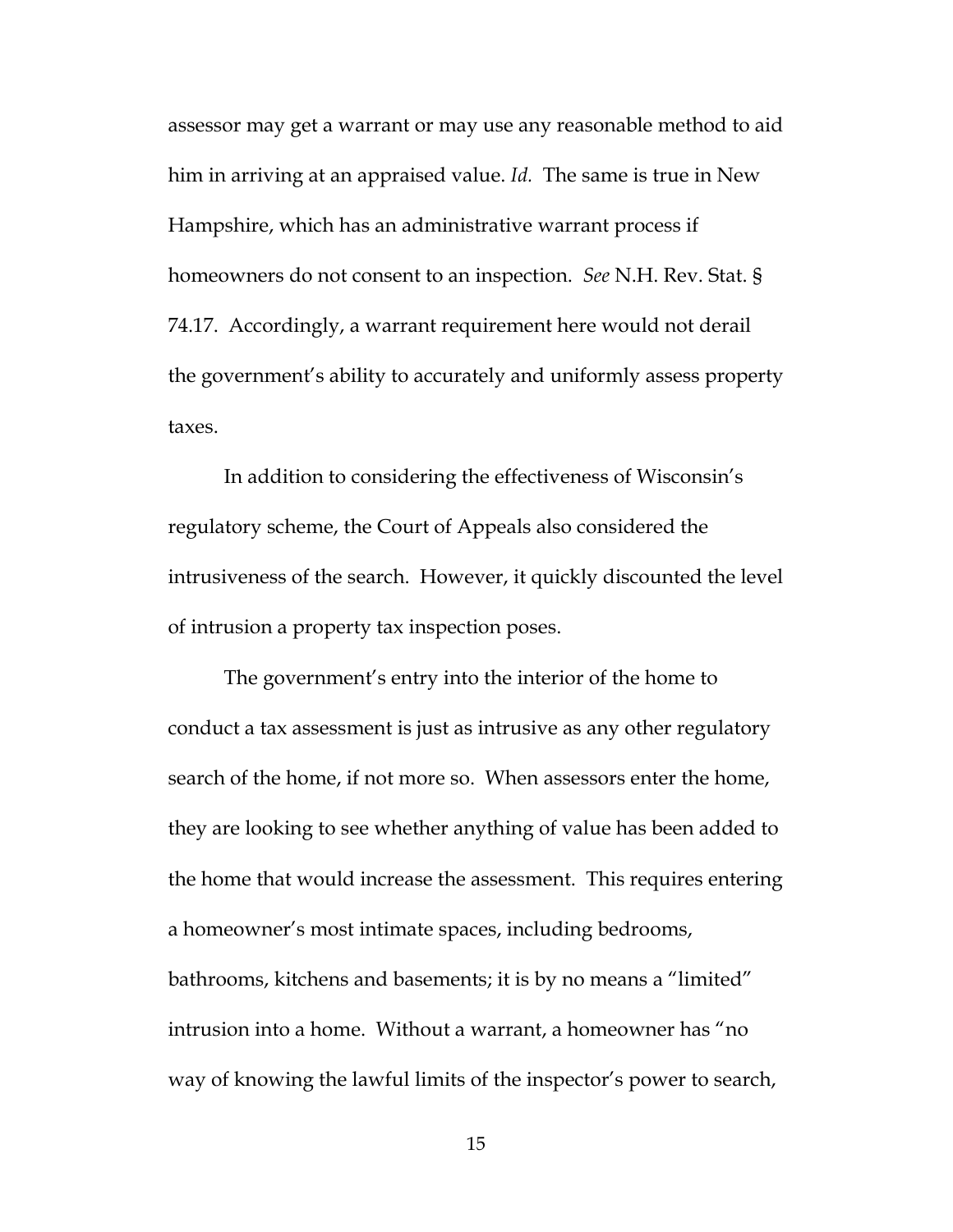and no way of knowing whether the inspector himself is acting under proper authorization" before the inspector enters the most private confines of the home. *Camara,* 387 U.S. at 532.

#### **CONCLUSION**

Throughout our nation's history, the Fourth Amendment has protected the sanctity of the home from prying government eyes. This is true whether the government wants to search the home to conduct a criminal investigation, to discover a housing code violation, or to determine appropriate taxes. Regardless of the government's motivation for entering the home, the Fourth Amendment protects the right of homeowners to demand a warrant when the government is at one's doorstep. The government cannot punish homeowners for exercising that sacred right.

DATED: December 9, 2016

Respectfully submitted,

Lee U. McGrath (WI Bar No. 1077218) Meagan A. Forbes\* (MN Bar No. 0393427) INSTITUTE FOR JUSTICE 520 Nicollet Mall, Suite 550 Minneapolis, Minnesota 55402-2626 (612) 435-3451 *Nonparty* 

*\*Admitted pro hac vice*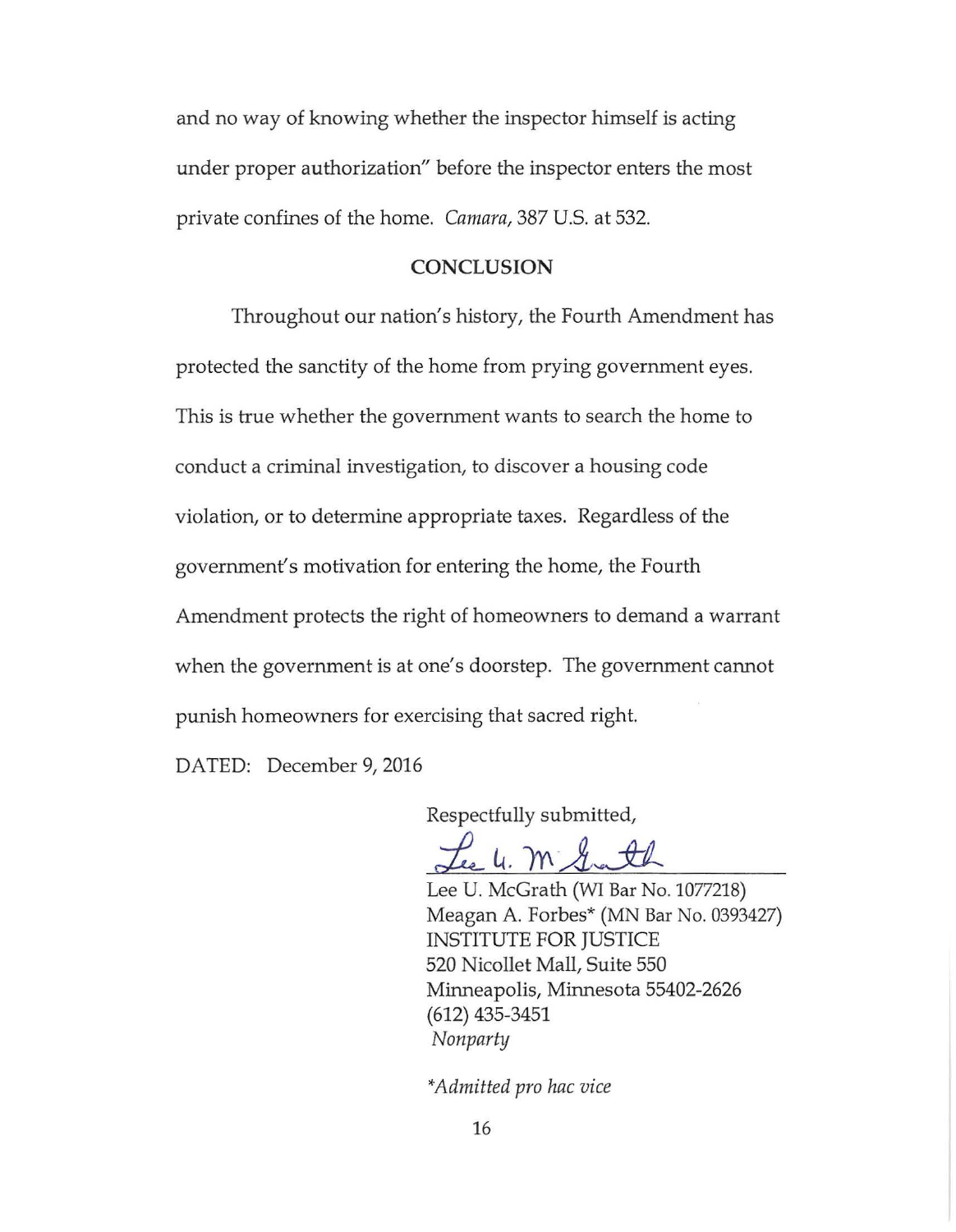# **CERTIFICATION OF BRIEF FORM AND LENGTH**

I hereby certify that this brief conforms to the rules contained in Sec. 809.19(8)(b) and (c) for a brief produced with a proportional font. The length of this brief is 2,987 words.

Lee U. M' Gutl<br>Lee U. McGrath (Wis. Bar No. 1077218)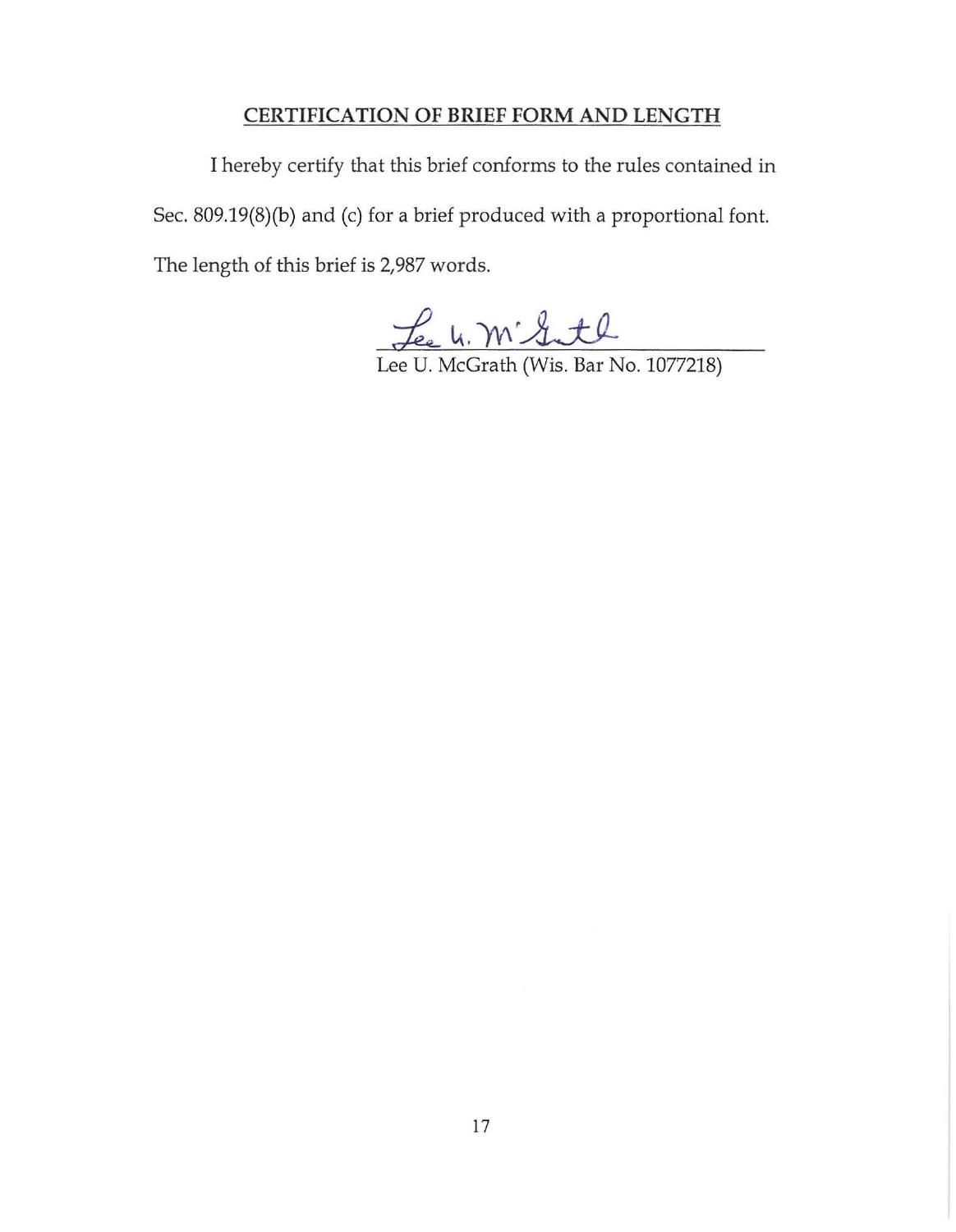#### **CERTIFICATION REGARDING ELECTRONIC BRIEF**

I hereby certify that, upon the Court's acceptance of the paper original of this brief, I will submit an electronic version of this brief, which complies with the requirements of Sec. 809.19(12).

I further certify that the electronic brief is identical in content and format to the printed form of the brief filed as of this date.

A copy of this certificate has been served on all parties with the paper copies of this brief filed with the Court.

Lee u. m. Gath

Lee U. McGrath (Wis. Bar No. 1077218)